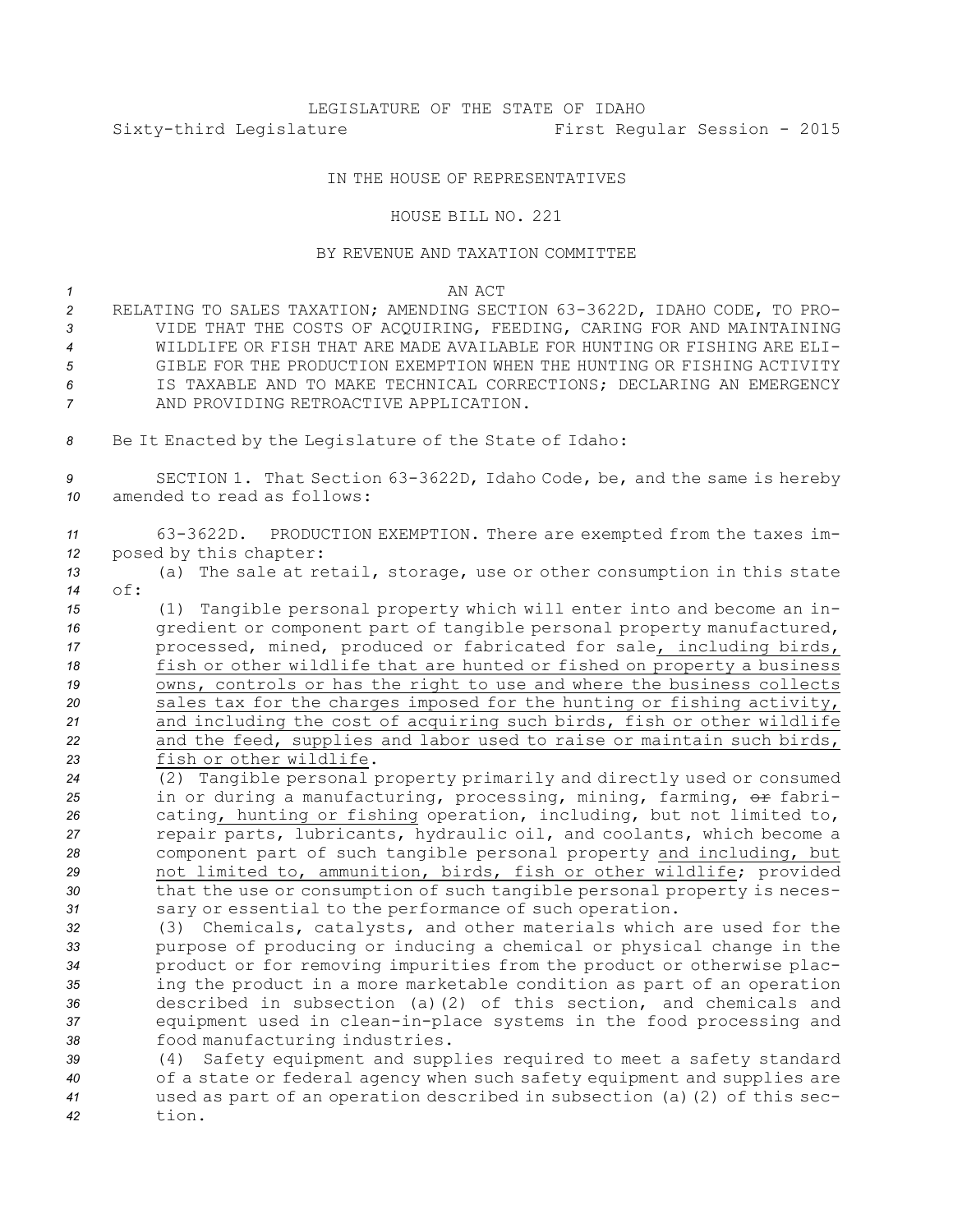*<sup>1</sup>* (5) Plants to be used as part of <sup>a</sup> farming operation.

 (b) Other than as provided in subsection (c) of this section, the ex-3 emptions allowed in subsections (a)(1),  $\frac{1}{a}$   $\frac{1}{b}$   $\frac{1}{c}$   $\frac{1}{c}$  and  $\frac{1}{a}$  (4) of this section are available only to <sup>a</sup> business or separately operated segment of <sup>a</sup> business which is primarily devoted to producing tangible personal prop- erty which that business will sell and which is intended for ultimate sale at retail within or without this state. <sup>A</sup> contractor providing services to <sup>a</sup> business entitled to an exemption under this section is not exempt as to any property owned, leased, rented or used by it unless, as <sup>a</sup> result of the terms 10 of the contract, the use of the property is exempt under section 63-3615(b), Idaho Code.

 (c) The exemptions allowed in subsections (a)(1),  $\left(\frac{a}{a}\right)$  (2),  $\left(\frac{a}{a}\right)$  and  $(a)$  (4) of this section shall also be available to a business, or separately operated segment of <sup>a</sup> business, engaged in farming or mining, whether as <sup>a</sup> subcontractor, contractor, contractee or subcontractee, when such business or segment of <sup>a</sup> business is primarily devoted to producing tangible personal property which is intended for ultimate sale at retail within or without this state, without regard to the ownership of the product being produced; and shall also be available to <sup>a</sup> business, or separately operated segment of <sup>a</sup> business, engaged in offering the right to hunt birds or other wildlife or fish on property the business owns, controls or has the right to use, where the charges for such rights are subject to sales tax as provided in this chap-*23* ter.

24 (d) The exemptions allowed in subsections (a)(1),  $\overline{(a)}$  (2),  $\overline{(a)}$  (3) and  $(a)$  (4) of this section shall also be available to a business, or separately operated segment of <sup>a</sup> business, engaged in the business of processing mate- rials, substances or commodities for use as fuel for the production of en-28 ergy, whether as a subcontractor, contractor, contractee or subcontractee, without regard to the ownership of the materials, substances or commodities being processed and irrespective of whether the materials, substances or commodities being processed are intended for ultimate sale at retail within or without this state.

 (e) As used in this section, the term "directly used or consumed in or during" <sup>a</sup> farming operation means the performance of <sup>a</sup> function reasonably 35 necessary to the operation of the total farming business, including<sub>r</sub> the planting, growing, harvesting and initial storage of crops and other agri- cultural products and movement of crops and produce from the place of harvest to the place of initial storage. It includes disinfectants used in the dairy industry to clean cow udders or to clean pipes, vats or other milking equip-*40* ment.

 (f) The exemptions allowed in this section do not include machinery, equipment, materials and supplies used in <sup>a</sup> manner that is incidental to the manufacturing, processing, mining, farming or fabricating operations such as maintenance and janitorial equipment and supplies.

*<sup>45</sup>* (g) Without regard to the use of such property, this section does not *46* exempt:

*<sup>47</sup>* (1) Hand tools with <sup>a</sup> unit purchase price not in excess of one hundred *<sup>48</sup>* dollars (\$100). <sup>A</sup> hand tool is an instrument used or worked by hand.

*<sup>49</sup>* (2) Tangible personal property used in any activities other than the 50 actual manufacturing, processing, mining, farming, or fabricating,